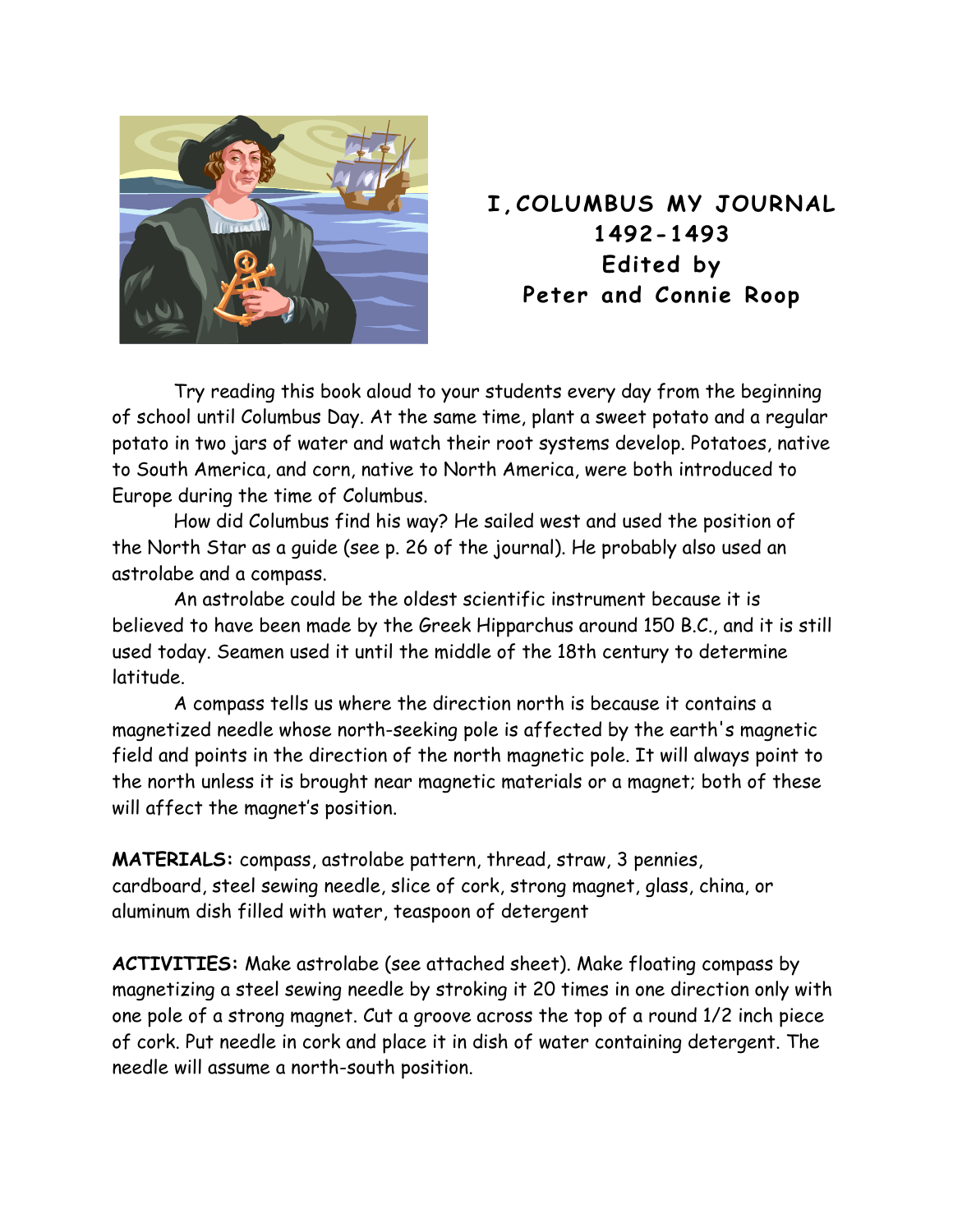**TEACHER NOTES:** My good friend Dan O'Hara carried one of these astrolabes with him as he crossed the Atlantic from the Canary Islands to the Caribbean. He reported that it worked just as Columbus described in his journal!

**STANDARDS:** 

BSL: 1.1, 1.3, 1.7, 9.5, 9.7, 11.2, 12.5 NCTM: 4d SCS: A1, B1, D2, E3, H2, H3, H4

Roop, Connie and Peter. I. Columbus My Journal. Avon Camelot, 1990. ISBN#0-380-71545-7.